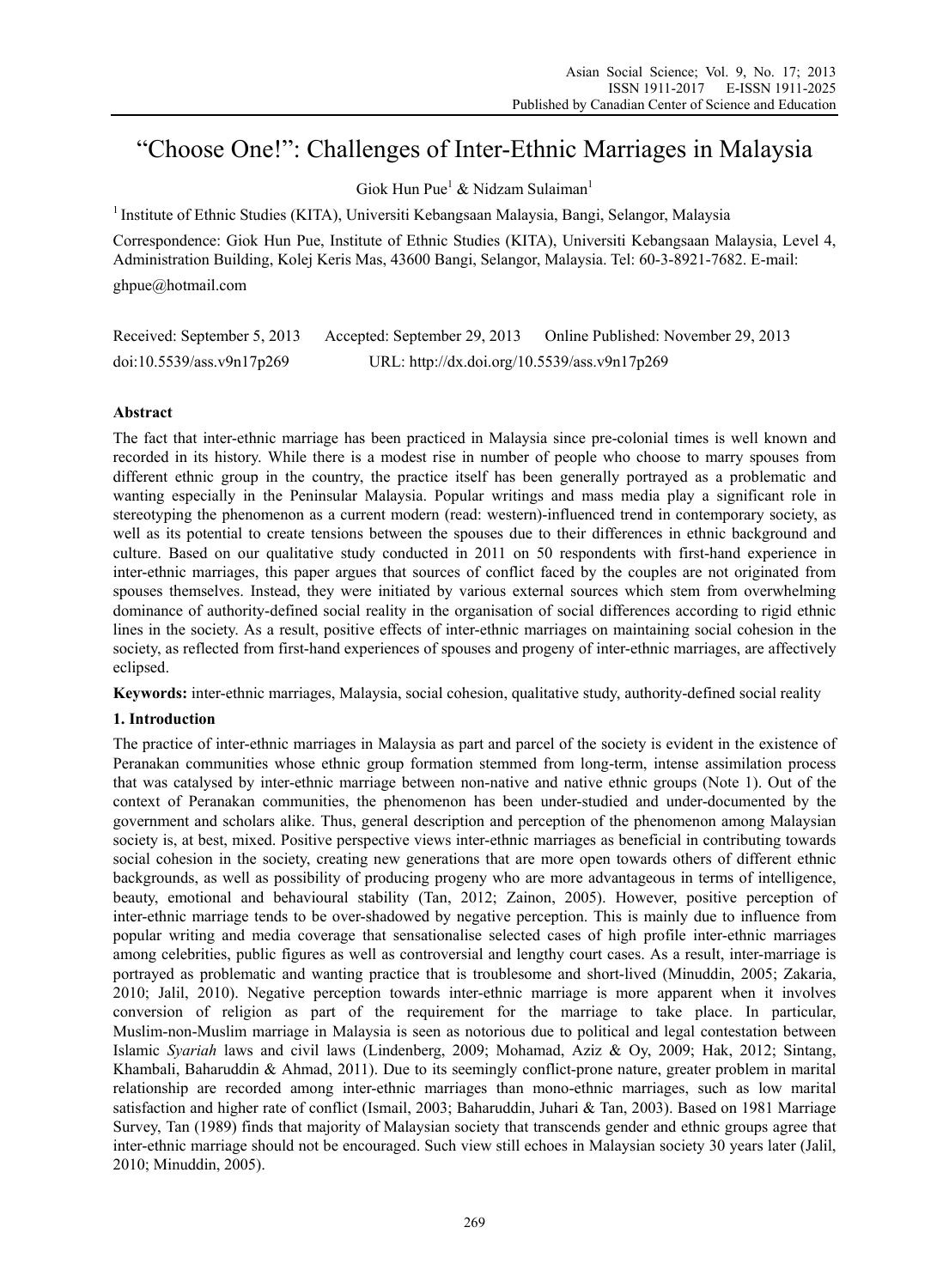In spite of the mixed perceptions, scholars believed that the trend of inter-ethnic marriage in Malaysia is on the rise (Osman, 1981; Chong, 2009; Nagaraj, 2009). Nagaraj's (2009) analysis based on two per cent sample of the 2000 Population Census, finds that 4.6 per cent of marriages in Malaysia involve spouses from different ethnic groups. Although small in number, it is an increase from about 0.5 per cent as suggested by Malaysian Fertility and Family Survey conducted in the Peninsular in 1974 (Tan, 1989, p. 235). Geography-wise, inter-ethnic marriage is a practice more commonly found in Sabah and Sarawak as oppose to the Peninsular. In terms of percentage, this could be translated into 11.6 per cent and 3 per cent of marriages in West Malaysia and Peninsular Malaysia respectively in 2000 (Nagaraj, 2009). When examined further, higher number of inter-ethnic marriages is found concentrated in regions and major urban growth centres whereby social distances between ethnic groups are shorter. This includes Sabah, Sarawak and Labuan in West Malaysia, and Kuala Lumpur and urban areas of Selangor in the Peninsular (Chong, 2009; Nagaraj, 2009). Osman (1981) observes that there is an upward trend in the practice of inter-ethnic marriage in Bandar Melaka, Melaka among his respondents as compared to their parents' generation. Alternatively, Chong (2009) suggests the emergence of new social concepts used as labels in reference to progeny of specific types of inter-ethnic marriages also denotes upward trend of the practice. The social concepts are made of pairs of ethnic ethnonyms joined together in hyphenated or conjoint form such as "*Chindian*" (Chinese-Indian), "*Chiban*" (Chinese-Iban), "*BawangCina*" (Lumbawang-Chinese) and "*Sinokadazan*" (Chinese-Kadazan). Although most of the concepts are more commonly used in West Malaysia, some concepts including *Chindian* and *Sinokadazan* are well understood by Malaysian society in general. The concept of *Chindian*, in particular, is also common in the Peninsular (Ang & Shik, 2010; Mac & Zaid, 2010).

While more studies are generated as a result from the upward trend of inter-ethnic marriage phenomenon in the society, they tend to focus on interpersonal relations and socio-cultural (and religious) attributes between spouses as well as with close family members. However, we argue that sources of conflict in inter-ethnic marriage are not originated from incompatibility of spouses as husband and wife, but from third parties who are outsiders of the marriage, i.e., the society itself. Here, the present paper explores interaction between husband and wife as a couple (insider) *vis-à-vis* other actors such as other family members, community members or public, as well as related government bodies (outsiders).

## **2. Method**

Funded by National Unity and Integration Department (JPNIN) under Prime Minister's Department, the study was conducted between January and December 2011. The scope of the study was limited to inter-ethnic marriages between spouses who are both Malaysian citizens. Data were collected through several qualitative methods, viz., in-depth and focus group interviews with 50 respondents who were directly involved in inter-ethnic marriages namely the husbands, wives, and/or adult children of such marriages from Kota Kinabalu in Sabah, and several regions in the Peninsular including Butterworth and Prai in Penang, Kampar and Setiawan in Perak, Bandar Baru Bangi in Selangor, and Kota Bharu and Tumpat in Kelantan. Respondents were identified and selected via snowball technique. The researchers solicited assistance from colleagues, family members and friends to introduce to them individuals who are directly involved in inter-ethnic marriages within their personal capacities. Those who agreed to participate in the study then introduced other potential respondents from their personal circle of friends or family members to the researchers. Data from respondents who shared similar association were gathered via focus group interview. The technique was conducted twice throughout the study, first with 20 respondents who are Universiti Malaysia Sabah (UMS) employees, and second with 10 members of Malaysian Chinese Muslim Association (MACMA) of Kelantan branch in Kota Bharu. In addition, a forum was held on September  $20<sup>th</sup>$  to encourage open dialogue between three panel members who were involved in inter-ethnic marriage and the public. All dialogues were recorded with permissions from the respondents, and subsequently transcribed. The transcripts were read and re-read as part of the analysis to identify common, recurring themes that exist within the data.

#### **3. Findings and Discussion**

Due to the snowball technique employed, majority of the respondents were from middle-class level. Only three respondents could be classified as from lower-class level in terms of employment. Similarly, all respondents reported that they were still married to the same spouse except for three respondents whose marriage ended in divorce. Marriage spans ranged from three to 38 years among respondents whose age between 32 to 58 years old.

When asked for general description of their marriage in terms of quality of relationship with spouse, overall respondents in the study reported as successful. They believed that their inter-ethnic marriages went through the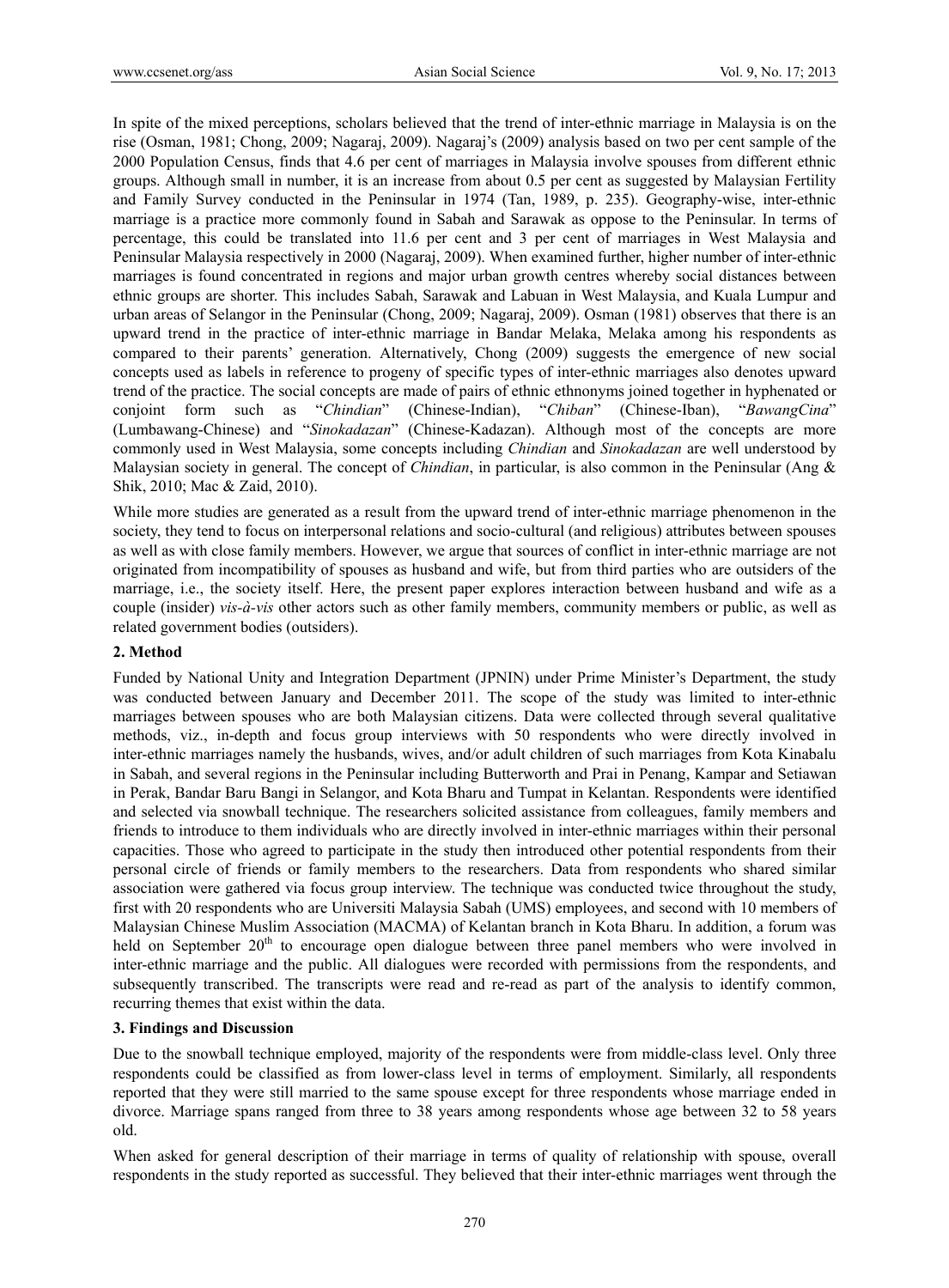same adjustment phase particularly in the beginning of married life, which was not dissimilar to what couples of mono-ethnic marriages went through. Even among the respondents who were divorced, ethnic difference was not regarded as a crucial problem in their relationship with their spouse. Differences in terms of cultural practices such as language, code of dressing, food and cultural celebrations were learnt and subsequently negotiated to suit each other's needs. In the context of Malay-non-Malay inter-ethnic marriages, most couples adhere to Muslim-Malay culture which is the dominant culture. However, cultural elements from non-Malay spouse were integrated to a varying degree, into their family's cultural practice, provided that the elements did not conflict with Islamic teachings. Among common non-Malay cultural elements practiced in Muslim-non-Muslim marriage were the practice of language, food, and festive cultural practices such as distributing and receiving goodies including *angpow*, *duit raya*, biscuits, *ketupat*, gift hampers and oranges.

However, when asked to describe their inter-ethnic marriage in terms of quality of interaction with wider society, different pattern of responds emerged from respondents in the Peninsular *vis-à-vis* in Sabah. The latter's resounding answers were positive. This is contributed by, among others, inter-ethnic marriage being an acknowledged common practice among different ethnic groups in the society, supported by a healthy mixture of ethnic backgrounds within a single residential area, as well as the utilisation of Malay language as lingua franca among different ethnic groups. High tolerance level within inter-ethnic relationship could be seen whereby cultures of both spouses were understood, respected and followed via accommodation strategy. For example, it is common practice to enforce "*sogit"* as a type of penalty to outsiders who wanted to marry members of native group such as Dusun according to their traditional customs. Prior to marrying his Dusun wife, a respondent of Brunei-Malay descent was requested a pig as *sogit* by her family. Due to his Islamic beliefs, the respondent could not fulfill the *sogit* literally. Thus, he gave his future parent-in-laws money that amounted to a pig's value instead. Similar positive responds were extended to governance practice, particularly with regards to Islamic authoritative bodies. Stringent enforcement was not practiced by such bodies. This allowed ample time for non-Muslims who converted to Islam to immerse into the religion according to their own personal pace. They also did not feel pressured to abandon their traditional customs or original ethnic identity that do not contradict the religion altogether.

Taking this into consideration, this section of the present paper focuses on challenges in the practice of inter-ethnic marriage in the Peninsular. The study has identified three main area of challenges, namely intervention from third party within family circle, stereotype and prejudice by mainstream society and legislative and bureaucratic dilemma.

# *3.1 Intervention from Third Party within Family Circle*

As inter-ethnic marriages rooted in love marriage, spouses were found to have understood and accepted each other's ethnic differences and at the same time, made a conscious effort to overcome any ethnic barrier that might exist. Problem began to arise when they expressed their wish to marry their partner to their parents and family in general. Challenges in this context tend to come from mothers instead of fathers, especially when it concerned of daughters. Other than taking socio-economic background of their child's partner into consideration of the person's worthiness, parents' reactions were also guided by negative ethnic stereotype commonly associated with ethnic group whose their child's partner is a member. A female respondent of Chinese descent was advised against accepting her boyfriend of Thai descent by her mother on the basis that Thai men tend to be drunkard, and malicious. Similarly, Malays were perceived to be lazy, laidback and hypocrite. The following comment made by a male respondent of Chinese descent who has been married to a Malay woman for 28 years, illustrates the concern on the issue:

My parents were furious (on my wish to get married to Malay woman) because they said that the Malays, as claimed by the Malays themselves, are lazy in doing work. Every day (they) patronise coffee shop, and during fasting season, discreetly eating rice at a shop behind (our) house. From such attitude they build up such perception. That's why they got angry (at me).

However, objection by parents and family tended to subside quickly among inter-ethnic marriage that did not involve religious conversion as well as marriages between spouses from two culturally compatible ethnic groups. This pattern was found among our respondents of Chinese-Indian inter-ethnic marriages among Christian devotees in Selangor and Chinese-Thai inter-ethnic marriages in Kelantan. In the latter, Peranakan Chinese culture that was highly influenced by elements of local cultures in Kelantan, were found to share a high degree of similarities in terms of cultural practices as well as religious belief. In addition, inter-ethnic marriage has been practiced between both ethnic groups since before time, thus the practice is easily accepted and acknowledged within local community. Whereas for Chinese-Indian couples who embrace Christianity, shared religion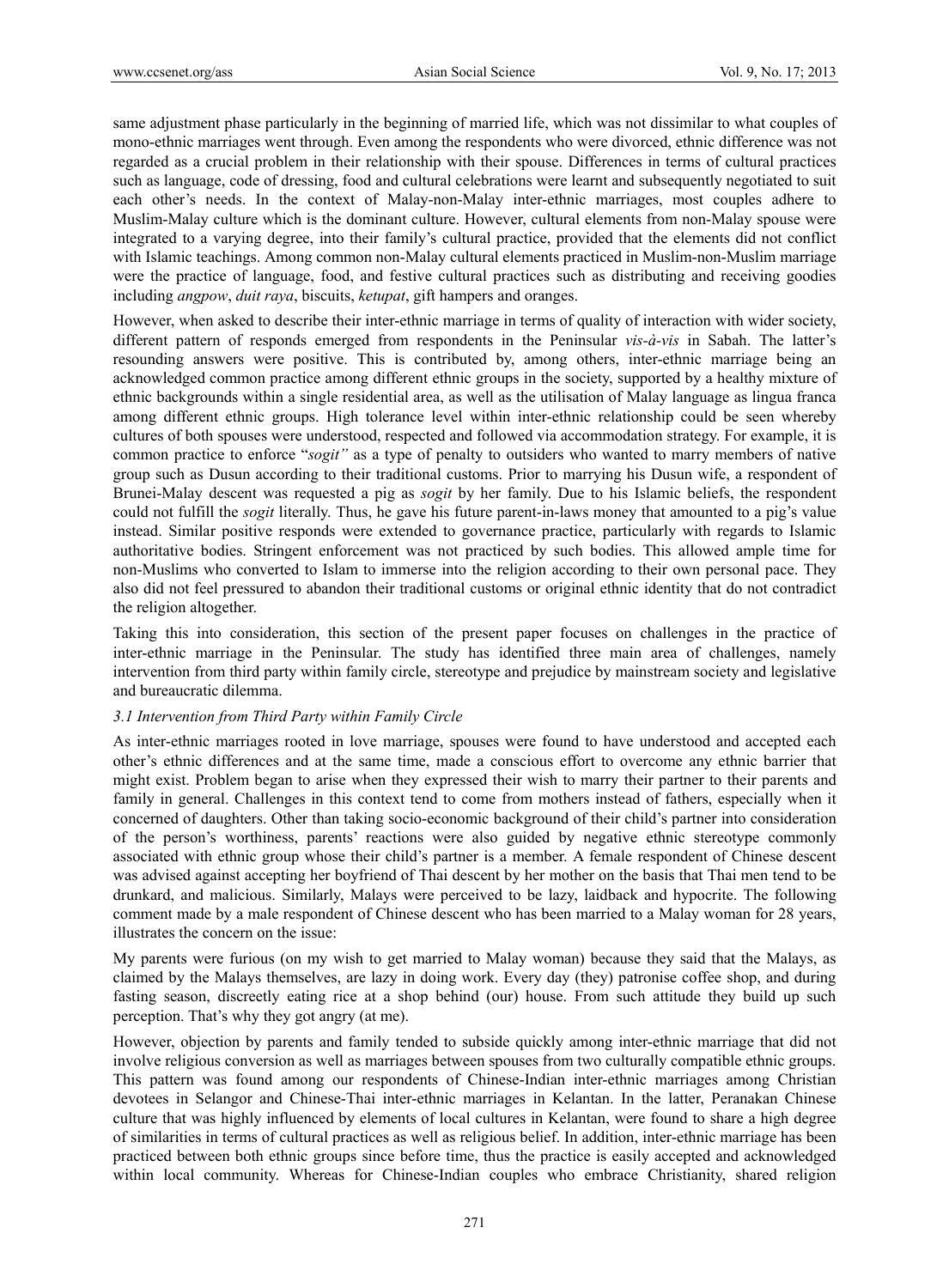influenced way of life for both partners, thus superseded other cultural differences that existed between both ethnic groups. Hence, the research found that such type of inter-ethnic marriage faced minimal challenges from parents and family circle.

Challenges from third party within family circle escalated in intensity when it involved spouses from two ethnic groups whose ethnicity elements were incompatible or stark different with one another. This was often found among our respondents who were involved in Muslim-non-Muslim marriage between Malay and non-Malay descents. It occurred regardless the reason for conversion was for marriage or religious purposes. In this context, inter-ethnic marriage problem occurred in tandem with conflict that was raised from the act of religious conversion itself. This stemmed from concerns that religious conversion would have unwanted consequences between the individual and one's parents and family members.

Firstly, non-Malays were reserved in their perception of Islam. By converting to Islam, non-Malay parents feared that their offspring would be facing hard lives due to a comparatively stricter religious practices as required in the religion, such as conducting prayers five times a day, fasting from dawn to dusk during fasting month of *Ramadhan* and constant abstinence from alcoholic beverage and forbidden food. In addition to these requirements, daughters who wanted to convert her religion to Islam faced stronger objection than sons. This is due to parents' concern that their daughter's marital life could be jeopardised should their future husbands take more than one wife as permitted by Islamic teachings. The following quote by a female Muslim respondent of Chinese descent whose husband of 17 years is a Malay man, illustrated the concern of the issue commonly voiced out by female Muslim respondents of non-Malay descents:

(my father) did not object (to my wish to convert to Islam). It's just that, he fears that, as Islam religion allows the husband to take (up to) four wives…that was his main point: four wives. It would've been fine if (the husband) is fair and equal, but (father) was concerned if (the husband) takes wife number two, and wife number one would be thoroughly neglected.

Concomitantly, the second concern that pushes the non-Malay family members to strongly oppose conversion to Islam was from fear that the individual who converted to Islam would denounce his or her original religion, and subsequently disdain family members as infidels. This was indicated by comments similar to the following as expressed by a male Muslim respondent of Thai descent and has been married to a Malay woman for 13 years:

(When I expressed my wish to embrace Islam), my father said nothing, (but not) my mother. She was very sad to the verge of committing suicide. (She) went into the room and refused to come out for weeks, even after I went back and tried coaxing her to come out. (Afterwards) my father consented and said that being an adult, I should be able to make my own decision, (but) had one (request) that I do not denounce my own family.

Concerns and fears by parents and family members regarding conversion to Islam and Malay-non-Malay inter-ethnic marriage were resulted in negative stereotypes fed to them by other community or family members. For instance, a female respondent of Chinese descent recalled her plan to embrace Islam was met with strong objection from her mother after she was informed by one of the Malay neighbours that it would mean their mother-daughter relation severed indefinitely. According to another respondent who was in the MACMA community member, such incident has been infamously common among non-Malay families in recent past, thus it is understandable that parents were anxious to avoid similar tragedy to occur in their family.

The study also found that contestations between non-Malay family members particularly among the Chinese, tend to cease significantly after a baby was born by the inter-ethnic couple. This was in line with Chinese mind-set that revolves around sustaining family lineage. Aside from birth of new generation, it was common enough for both parties to initiate efforts to rekindle their family ties after a period of time, particularly by fathers whose opinion on inter-ethnic marriage and religious conversion by their children were more neutral in comparison to mothers.

When asked about their experience with their Malay in-law families, non-Malay respondents believed that it has been generally fine although somewhat cold in comparison to treatment they received from their own families. The study found that Malays were less welcoming towards their in-laws who were converts instead of being born a Muslim as well as their non-Malay lineage. In other words, they were often ill-equipped in facilitating new member who was non-Malay into their family. Examples of comments made by two female respondents (the former is of Chinese descent and married for 17 years to a Malay man, and the latter is a divorcee of Orang Asli (indigenous) descent and was married to a Malay man for 5 years) below, illustrate severity of the situation as noted by two respondents from different ethnic backgrounds:

When my family invited his family to come over for a feast, they came but (acted like) guests instead of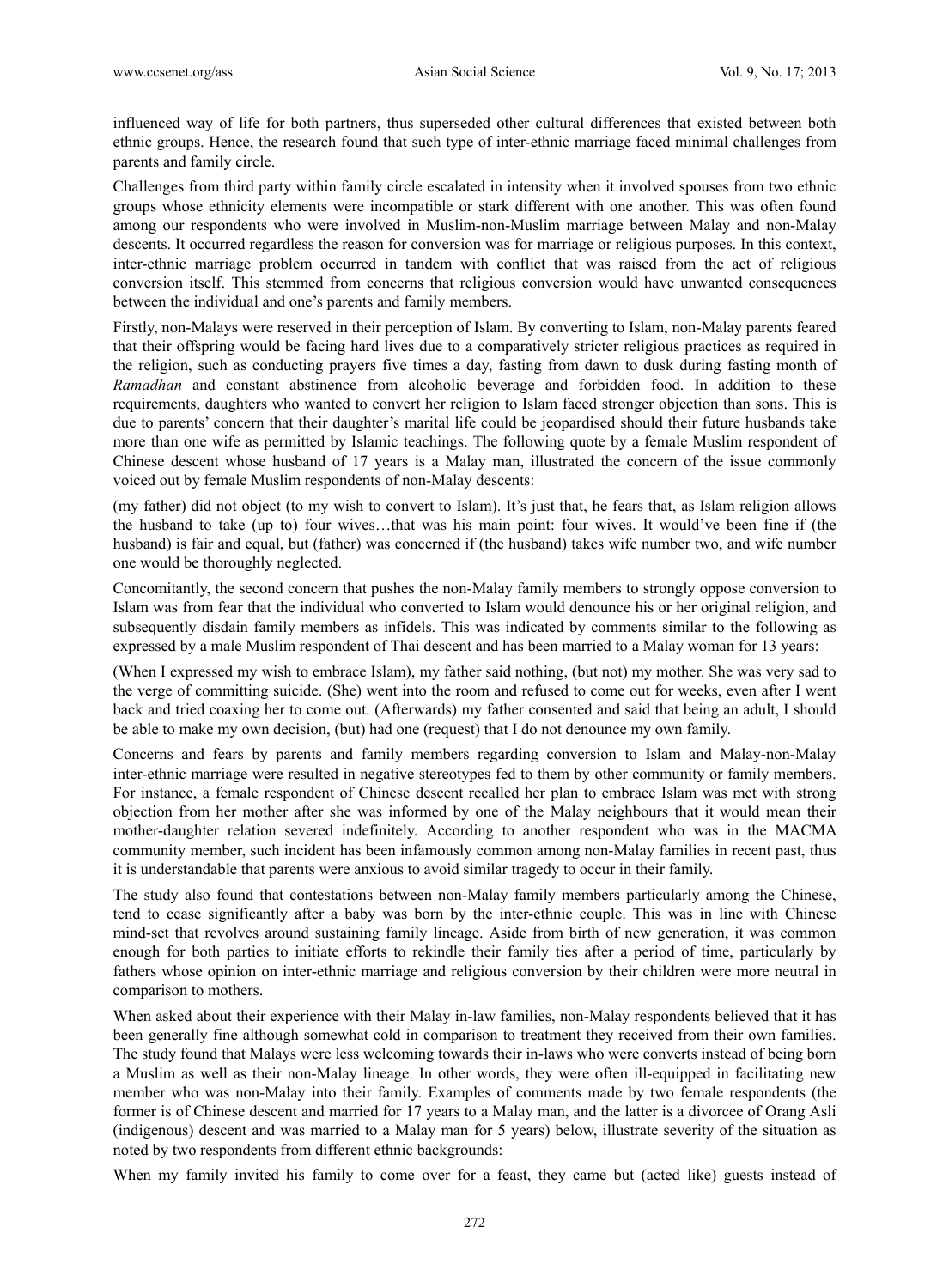(extended family members)…their attitude lack of something special. Whilst my father presented my husband, son and daughters presents as show of affection, there is no such thing from his side (of the family), they came for the sake of coming. From there I saw that I was treated as an outsider, and that really hurts. So they treat me as of no value. It hurts because I have given my best effort, but is still treated so.

My family-in-law denigrated me…everything I did was wrong. When I wore pretty clothes, they said that I tried to be a Malay. Yet when I did not wear a headscarf, they still criticised me…They looked down and 'demonise' Orang Asli. They said that when my husband visited my parents, he was served with plates that were used to serve pork…When my mother shook hands with his mother, she (husband's mother) did so after covering her hand, as if my mother was filthy. But other people said that my mother-in-law was a good person, (so) maybe I was unfortunate.

Their status as convert of non-Malay ethnicity presented a disposition among Malay family whereby they were perceived to be inferior to other family members. As such, they were expected to be at the receiving end of the relationship. The following comment made by a female respondent of Chinese descent who has been married to a Malay man for 38 years illustrates how an effort by a non-Malay Muslim respondent to guide her religiously-slacking family-in-laws back to the correct path of Islam was met with hostility in return:

My husband's family, although being born as Muslim, unfortunately up to this day, have not been practicing Islam diligently in the case of conducting prayers and fasting, for example. Acting on the advice of a *mufti*, I asked them to repent. When I did so, they were very furious with me. I'm the convert one, yet asked them to conduct their prayers. It was as if an atomic bomb had exploded. Before that, our relationship was fine, even privileged as my husband was their eldest child. After that incident, I could not even pay them a visit for a year. Our relation only improved gradually when after it was mollified by my husband by taking his problematic youngest brother into our care.

# *3.2 Stereotype and Prejudice by Mainstream Society towards Inter-Ethnic Marriages*

For non-Malay Muslim converts, what occurred within Malay family with regards to their relation with their non-Malay family member, mirrored one of many challenges faced by inter-ethnic couples and their progeny in their relationship with mainstream society in the Peninsular Malaysia, whereby it became synonymous with "becoming a Malay" or "*masuk Melayu"* mind-set. This well-known mindset stems from the constitutional fact that being a Muslim is one of three main characters of Malay identity in Malaysia (Shamsul, 1999). Feeding on the status of Muslim-Malays as the majority ethnic group in the Peninsular, it created a popular albeit misleading impression that the act of embracing Islam was akin to becoming Malay. Thus, when Muslim converts among non-Malay ethnic groups adopted new cultural practices such as donning *baju Melayu, songkok* or skullcap to reflect their newfound religion, they were often met with negative remarks from the Malay community who perceive such practices as conscious effort to become Malay. As a convert male respondent who is of Thai descent and has been married to a Malay woman for 13 years commented:

In the beginning it was hard. 'Wow, you look so pious', they often teased. Even by wearing a skullcap like this one, I was teased as trying to be pious. So, in the beginning, I felt very much censured.

On the other hand as Islam being synonymous with Malayness, there is a general perception in mainstream society whereby everybody whose physical characteristics are Malay-ish, are Muslim, and likewise non-Malay are automatically assumed as non-Muslim. Such stereotype was not applicable only among laymen but authoritative officers on duty as well as reflected in the following comment made by a male Muslim respondent of Chinese descent and has been married for 24 years to a Malay woman:

There was a time when I attended a *tahlil* (religious ceremony) wearing *baju Melayu* and skullcap. Afterwards, I was stopped by a police sergeant. He said, 'you Chinese, why you wear like this?' even when I showed him my identification card…he thought that (it was because) I wanted to avoid wearing a helmet while riding my motorcycle.

In addition, Muslim respondents of non-Malay descent often found themselves criticised when practicing non-Malay cultural elements that were not against Islamic teachings, such as using chopsticks which is synonymous with Chinese eating culture or greeting extended family members on Thai descent in the form of "*wai"* (a slight bow, with the palms joined together forming a lotus shape and placed above the chest) following Thai culture. It was not uncommon to find among the Malays who perceive any cultural elements of non-Malay ethnicity as *haram* (forbidden) by default.

Such narrow and superficial interpretation on what is and what is not Muslim-Malays do not necessarily involved Malay-non-Malay inter-ethnic marriages but also between couples from different non-Malay ethnic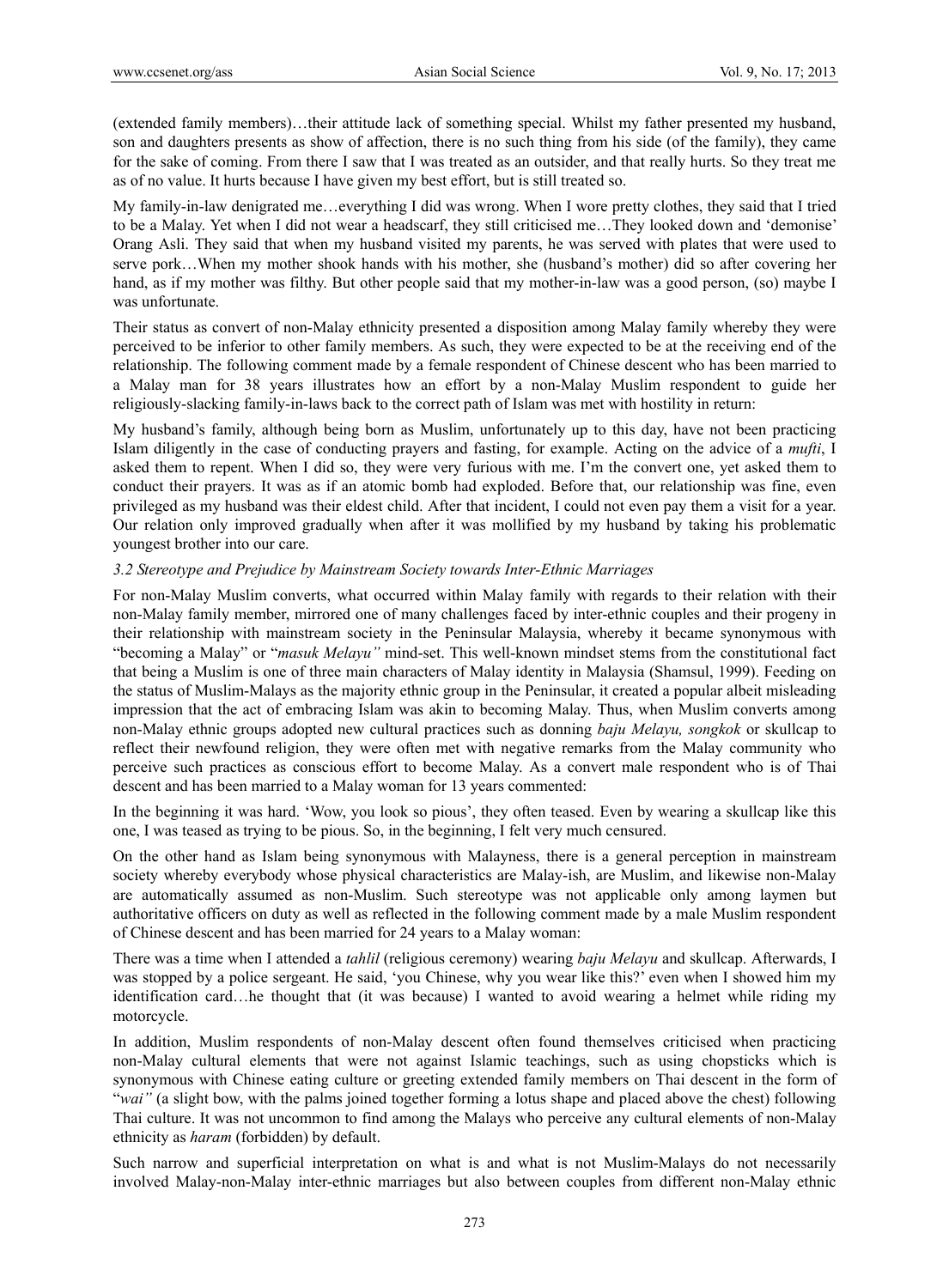backgrounds such as Chinese and Indian or Chinese or Thai. In particular, it becomes more problematic and persistently tortuous on everyday basis for progeny of such inter-ethnic marriages. Their phenotype and cultural practices such as fluency in Malay language were commonly associated with Malayness. Thus they did not conform to stereotypes typically associated with any non-Malay ethnic groups such as Chinese or Indian as their parents might be. During a family outing with inter-ethnic spouses and children, they were commonly met with questioning or amused looks, snickers and blatant stares from public. There were even strangers who approached the family to ask whether they were indeed biologically related, as highlighted in comments of some respondents. Even when they operate as lone individual, progeny of inter-ethnic marriage were greeted by perplexed look when interacting with strangers in public settings. In mundane settings, such as a visit to a clinic or being stopped while driving, would often put them ill at ease when the nurse, assistant or traffic police officer would try to scrutinise and probe in order to make sure that the person standing in front of him or her was indeed the owner of the medical or driver's license card in question. This was indicated by comments similar to the following made by a male respondent of Indian descent and has been married to a Chinese woman for 33 years:

Our kids always had problems during *puasa* time, because people come and tell them 'you are sinned', and scold them, and things like that (for not fasting). Many of kids at school wear *baju kurung*, so the girls especially, they look very Malay. And they're speaking Malay like Malays, and not like Indians speaking Malay, or Chinese speaking Malay.

Similarly, this study found that progeny of inter-ethnic marriage were not readily accepted as member of an ethnic group by fellow members. Such negative prejudice stemmed on the grounds that they were not 'pure' enough in terms of physical appearance or cultural practices as noted in the following comment of a female respondent of Indian and Chinese descent:

My inability to speak in Chinese made the Chinese students at my school think that I was not a pure Chinese. Indeed, I was perceived to be an Indian student. Difference in language became a barrier for me to befriend Chinese students at that time…(on the other hand, I) actively participated in co-curriculum activities whereby I used to represent my school in competitions based on language skill whether in Malay or English. However, I was not given any chance to participate in any competition conducted in Tamil language. I was aware that some of the teachers at school who thought that I was not Indian enough to participate in the activities.

# *3.3 Legislative and Bureaucratic Double Whammy*

Challenges faced by inter-ethnic marriages did not only occur in interpersonal relation but also in the related legislative aspects of practicing inter-ethnic marriage. One clear challenge in this aspect is in the practice of categorising members of a society into rigid mono-ethnic categories. In Peninsular Malaysia, such silo approach over-stresses and over-generalises three main ethnic categories, namely Malay, Chinese and India. The terms Malay, Chinese and India are subsequently used to label and associate its members with a blanketed default ethnic identity that are supposedly unique from other ethnic identities. This includes wearing headscarf as an exclusive marker for Malays and not for Chinese although both are Muslim (Phang, 2011). Within such social landscape, couples of inter-ethnic marriages and their family are expected to operate and identify with one of ethnic identity and not a combination of two or more ethnic identities. In the case of ethnic categorisation for offspring of inter-ethnic marriages, it would usually be traditionally determined by following husband's ethnicity as in patrilineal system. However, it does not reflect fusion of cultural elements from both sides within socialisation process, as well as phenotype of the children of inter-ethnic marriages. As such, many progeny of inter-ethnic marriages face identity crisis whereby they don't feel like they belong to the particular ethnic category. Social concepts such as Peranakan, Malay-Thai, *Chindians* or its hyphenated form Chinese-Indian that were commonly found in everyday life and arguably more accurate in describing their identities, were not recognised at the official level of governance. One of our Chinese female respondents who married to an Indian man, recalled the effort to not register their new-born baby as neither Chinese nor Indian and instead of another different term, failed in vain after the application was rejected by National Registration Department. In the end, the couple was made to choose between identifying their baby as Indian or Chinese by the department.

In the context of Malay-non-Malay marriage, due to the "*masuk Melayu"* mind-set, non-Malay Muslim respondents are socially pressured to change their names in to new Malay-style names that ends with "*bin*" or "*binti*" Abdullah that literally means 'son or daughter of Abdullah' (servant of God). This is despite that it is not required neither by religion nor conventional laws to do so (Phang, 2011). In this context, respondents in the study often found themselves obfuscated by bureaucratic limbo. Although the related legislation was found to be clear and direct, the implementation of the legislation at the bureaucratic level was anything but. Instead, the implementation often depended on the discretion of officers who happens to handle the case as per case-by-case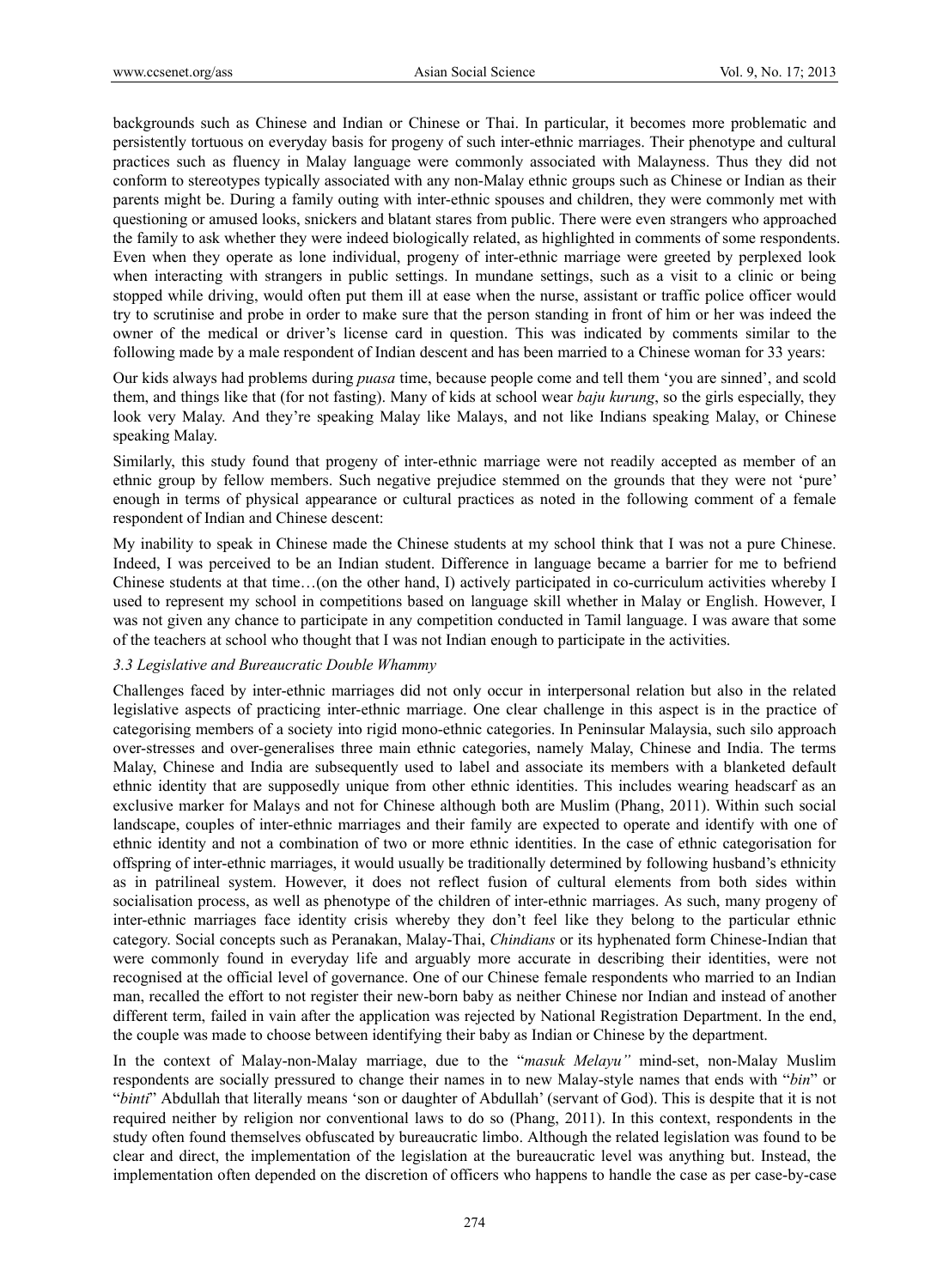basis. In this sense, lack of clear protocol to guide the procedure is seriously lacking. This is apparent in the vagueness on the requirement for converts to change their name concomitantly with conversion to Islam. The study found that the procedure of the process was not clear cut either. This was highlighted in two particular incidents as experienced by two respondents in the study. In first incident, a Muslim female respondent of Chinese descent was required by an officer at National Registration Department to take an oath as part of the process of registering her new name after converted to Islam in 1990. She was asked to read out loud the content of the oath as written on a piece of paper, which among others stated that she is now has embraced Islam and would no longer use her original name. However, the respondent herself admitted that she had never heard other converts having to go through the same process before or after her time. The second incident occurred to a Muslim male respondent of Chinese descent who converted to Islam in 1974. When he was trying to register his new-born baby's name at a hospital in 1990s, the registrar in charge insisted that the respondent must put a Chinese name as part of his baby's name although the respondent himself has no Chinese name in his post-conversion name.

Couples and children of inter-ethnic marriage also face legislative and bureaucratic dilemma in terms of lack of government agencies to serve as neutral reference centre in offering guidance or consultation pertaining to issues that involve inter-ethnic marriage exclusively. Presently, such functions fall under the jurisdiction of religious bodies instead of under government department directly. While the religious bodies do offer such service, they do not cater the needs of inter-ethnic couples per se but opens to all followers of the religion. In addition, the government agencies or religious bodies tend to be bias towards certain party in the marriage. Muslim respondents in the study were found to be familiar with such as practice by related religious body that tend to give favourable judgment to male than to female, as well as to individuals who are Muslim by birth than converts.

## **4. Concluding Remarks**

The findings reveal that although the inter-ethnic marriage is beneficial in promoting social cohesion in the society, the practice is marred by many challenges. The present paper has established that sources of the challenges did not come from ethnic-based incompatibility between spouses as husband and wife, but from various social actors in the society itself. Three main groups of social actors outside of inter-ethnic marriage were identified: 1) third party within family circle such as parents and extended relatives; 2) general social actors in mainstream society that exist within the couple's social space, such as community members, neighbours, strangers and authoritative figures like police officer, teacher and nurse; and 3) state level actors that produces incompetent legislation and practices incoherency in bureaucratic system that leads to obfuscation in implementation. However, the study has its limitation whereby the findings may not be generalised to other groups such as that of upper or lower class, as well as inter-ethnic marriages between citizens and non-citizens.

The existence of external challenges as identified in the present paper is believed to have its roots in the issue of organising social differences in the society according to ethnic lines. Societies in East Malaysia are more fluid and diverse in such context, thus inter-ethnic marriage is not seen as a threat to its social structure. Whereas the society in the Peninsular has been divided into four distinct ethnic categories, with each ethnic category is assumed to have homogenous membership with matching identity, and not affected in its interaction with other ethnic categories. Such categorisation was in fact, required in order to make a society better managed. Ethnic categorisation is often conjured to existence according to the perspective of members who hold authoritative power or influence in the society. This perspective is referred to by Shamsul (1996) as 'authority-defined' social reality. The four ethnic categories system as implemented in the Peninsular Malaysia, does not translate well in the practical realm on everyday life, especially where inter-ethnic marriage is concerned. In another realm of social reality namely the 'everyday-defined' (Shamsul, 1996), metaphysical existence of categorisation of society members cease to exist as inter-ethnic interaction occurs on the individual and personal level from an internal point of view, i.e., as one member of an ethnic group to another member of an ethnic group (Jenkins, 2000).

In the context of inter-ethnic marriage, external challenges arise when generalisation, stereotype and blanketed identification of ethnic categorisation that occurs in tandem with authority-defined approach, overwhelms the complexity, diversity and fluidity that exist in the social reality. As such, the existence and mobility of social groups in between the categories have been little understood and largely ignored, thus marginalised. The findings also reveal that interaction between couples and children of inter-ethnic marriage with wider society were often dictated by negative stereotype and prejudice towards the former. On the interpersonal level, members of the mainstream society were often ignorant and insensitive towards the uniqueness of inter-ethnic marriages, whilst on the institutional level, legislation and bureaucratic system were ill-equipped and incoherent in providing a fair and clear approach in organising and providing social support system to inter-ethnic couples and their children.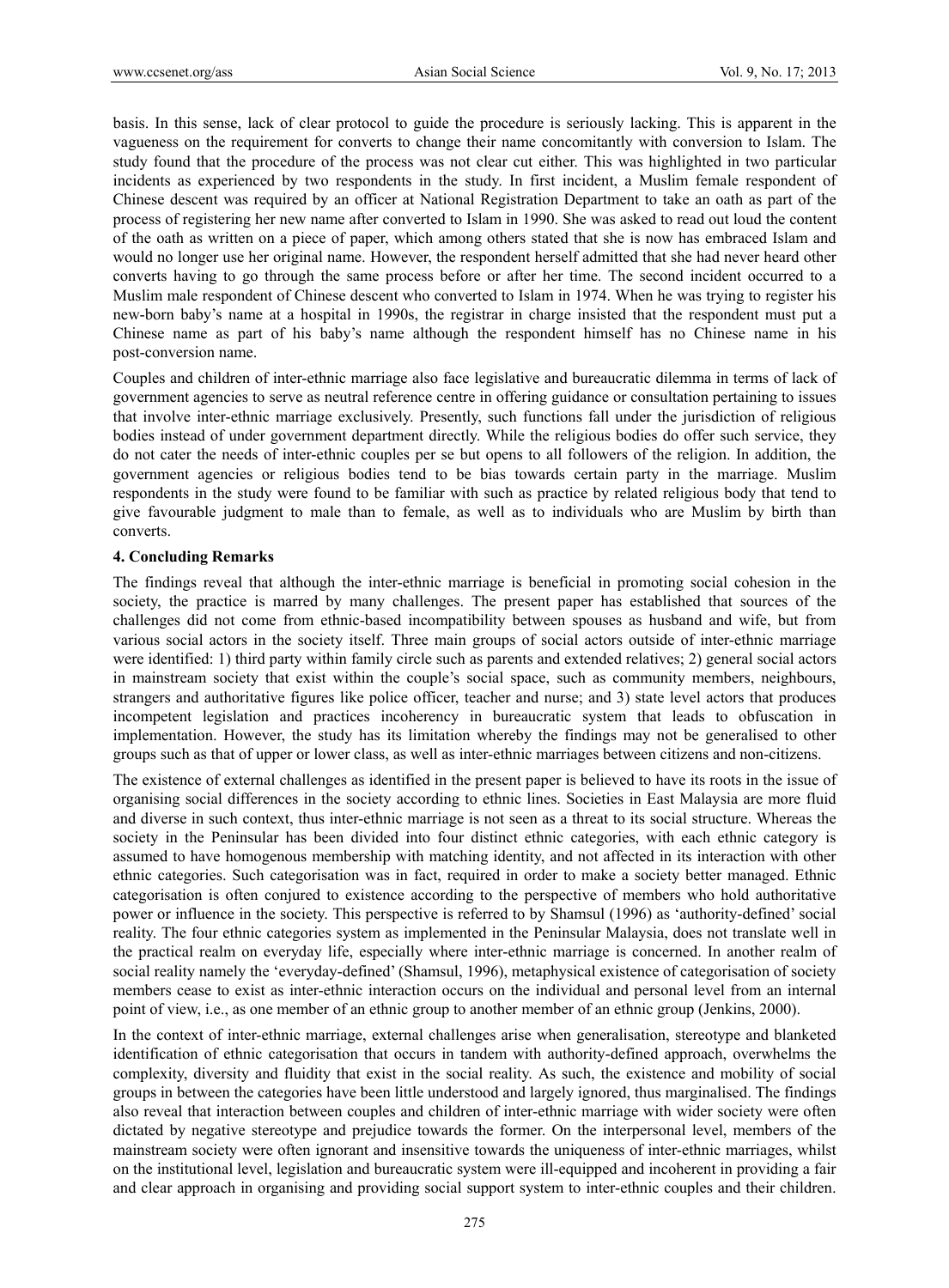Challenges become more complicated when inter-ethnic marriages occur between partners whose ethnic group they are member of, are not of equal standing in legislation, be it civil or Islamic family law as occurs in Malay-non-Malay marriages. Taking into consideration of gradual increase of inter-ethnic marriage trend in Malaysian society due to increasing ethnic contact and connectedness via globalisation, migration and mobilisation, the findings strongly reveal that there is an unavoidable task to work on a lot of aspects in order to enable the society in the Peninsular Malaysia to move beyond the narrow and hierarchical approach of organising its society into four exclusive and rigid ethnic categories to facilitate the acceptance and acknowledgment of the practice of inter-ethnic marriages in the society. Nevertheless, the uphill task, if it is addressed wisely, would ensure the promotion of social cohesion in the society towards nation-building in the long run.

#### **Acknowledgements**

The present paper is an output from a research funded by National Unity and Integration Department (JPNIN) under Prime Minister's Department, Malaysia (Research Grant RE-008-2010). In addition, the authors would also like to thank fellow research members Kartini Aboo Talib @ Khalid and Phoon Li Juan @ Roovasini for their contributions to this research.

## **References**

- Ang, L. H., & Shik, P. Y. (2010). *A Pilot Study on Language Identity of Chinese-Indian Mixed Race Children in Malaysia.* Paper presented at Malaysia International Conference on Foreign Languages (MICFL 2010), organised by Faculty of Modern Languages and Communication, Universiti Putra Malaysia, 1-2 December 2010, Serdang, Selangor.
- Baharuddin, R., Juhari, R., & Tan, J. P. (2003). *Perkahwinan campur di Malaysia.* Serdang: Penerbit Universiti Putra Malaysia.
- Chong, B. S. Y. (2009). A note on Malaysians of mixed parentage. *Malaysian Journal of Economic Studies, 46*(1), 93-95. Retrieved from http://www.myjurnal.my/filebank/published\_article/13957/MixParentage.pdf
- Fernandis, G. (2000). Papia, relijang e tradisang: Tshe Portuguese Eurasians in Malaysia: Bumiquest, a search for self-identity. *Lusotopie, 2000*, 261-269.
- Fujimoto, H. (1988). *The South Indian Muslim community and the evolution of the Jawi Peranakan in Penang up to 1948*. Tokyo: ILCCA Tokyo Gaikokugo Daigaku.
- Hak, N. A. (2012). Rights of a wife in the case of conversion to Islam under Family Law in Malaysia. *Arab Law Quarterly, 26*(2), 227-239. http://dx.doi.org/10.1163/157302512X629214
- Hassan, S. Z. S. (2005). *History and the indigenization of the Arabs in Kedah, Malaysia*. Paper presented at the Yemeni-Hadramis in Southeast Asia: Identity Maintenance of Assimilation? Organised by The Department of History and Civilisation of the Kulliyyah of Islamic Revealed and Human Sciences, International Islamic University Malaysia (IIUM), 26-28 August 2005, Kuala Lumpur.
- Ismail, R. (2003). An evaluation of marital relationship and its implications for cross cultural counselling of Kadazandusun and Sino-Kadazan couples in Sabah, Malaysia. *Asia Pacific Journal of Social Work and Development, 13*(1), 99-116. http://dx.doi.org/10.1080/21650993.2003.9755915
- Jalil, Z. (2010, February 26). Waspada kahwin campur. *Utusan Malaysia*. Retrieved from http://www.utusan.com.my/utusan/info.asp?y=2010&dt=0226&pub=Utusan\_Malaysia&sec=Muka\_Hadapa n&pg=mh\_01.html
- Jenkins, R. (2000). Categorization: Identity, social process and epistemology. *Current Sociology, 48*(3), 7-25. http://dx.doi.org/10.1177/0011392100048003003
- Lindenberg, J. (2009). Interethnic marriages and conversion to Islam in Kota Bharu. In G. W. Jones, H. L. Chee, & M. Mohamad (Eds.), *Muslim-non-Muslim marriage: Political and cultural contestations in Southeast Asia* (pp. 219-254). Singapore: Institute of Southeast Asian Studies.
- Mac, Y. S., & Zaid, A. R. M. (2010). *The language choice in different domains among Chindians in Malaysia*. Paper presented at International Conference on Minority and Majority: Language, Culture and Identity, organised by Centre for Language Studies, Universiti Malaysia Sarawak, 23-24 November 2010, Kuching, Sarawak.
- Minuddin, B. (2005, June 22). Perkahwinan campur orang Melayu wajar dipantau. *Utusan Malaysia.* Retrieved from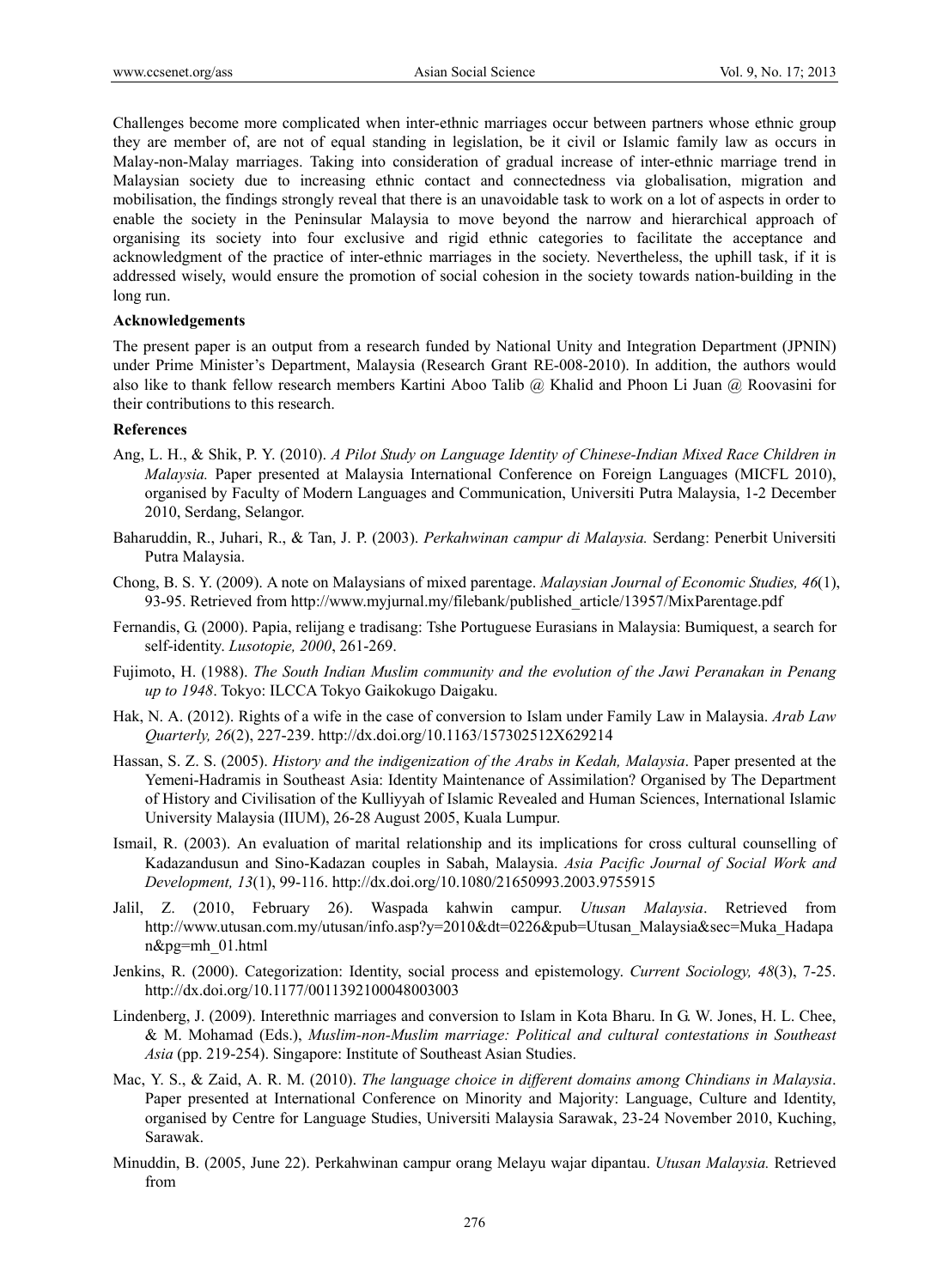http://www.utusan.com.my/utusan/info.asp?y=2005&dt=0622&pub=utusan\_malaysia&sec=forum&pg=fo\_ 02.htm&arc=hive

- Mohamad, M., Aziz, Z., & Oy, S. C. (2009). Private lives, public contention: Muslim-non-Muslim family disputes in Malaysia. In G. W. Jones, H. L. Chee & M. Mohamad (Eds.), *Muslim-non-Muslim marriage: Political and cultural contestations in Southeast Asia* (pp. 59-101). Singapore: Institute of Southeast Asia Studies.
- Mohamed, N. (2009). *Bahasa Melayu kreol Chetti Melaka: Deskripsi leksiko-fonologi*. Pulau Pinang: Penerbit Universiti Sains Malaysia.
- Moorthy, R. (2009). The evolution of the Chitty of Melaka. *Jebat, 36*, 1-15. Retrieved from http://www.ukm.my/jebat/images/upload/Ravichandran%20Moorthy%2036.pdf
- Nagaraj, S. (2009). Intermarriage in Malaysia. *Malaysian Journal of Economic Studies, 46*(1), 75-92. Retrieved from http://www.myjurnal.my/filebank/published\_article/13956/Intermariage.pdf
- Osman, S. (1981). Perkahwinan antara etnik: Satu kajian di Bandar Melaka. *Akademika, 19*, 29-38.
- Phang, F. A. (2011, December 18). Changing religion, not ethnicity. *New Straits Times.* Retrieved from http://www.nst.com.my/opinion/columnist/changing-religion-not-ethnicity-1.20881
- Pue, G. H., & Shamsul, A. B. (2011). Discourse on 'Peranakanness' with focus on the Peranakan Chinese community in contemporary Kelantan, Malaysia. Paper presented at the International Conference on Humanitites, Societies and Culture (ICHSC 2011), organised by International Economics Development and Research Center (IEDRC), 6 November 2011, Kuala Lumpur. Retrieved from http://www.ipedr.com/vol20/47-ICHSC2011-M10035.pdf
- Shamsul, A. B. (1996). Debating about identity in Malaysia: A discourse analysis. *Southeast Asian Studies, 34*(3), 476-499.
- Shamsul, A. B. (1999). Identity contestation in Malaysia: A comparative commentary on 'Malayness' and 'Chineseness'. *Akademika, 55,* 17-37.
- Sintang, S., Khambali, K. M., Baharuddin, A., & Ahmad, M. (2011). *Interfaith marriage and religious conversion: a case study of Muslim converts in Sabah, Malaysia*. Paper presented at International Conference on History and Society Development (ICHSD 2011), organised by International Economics Development and Research Center (IEDRC), 25-27 November 2011, Maldives.
- Tan, C. B. (1982). Peranakan Chinese in northeast Kelantan with special reference to Chinese religion. *Journal of the Malaysian Branch of the Royal Asiatic Society (JMBRAS), 55*, 26-52.
- Tan, C. B. (1988). *The Baba of Melaka: Culture and identity of a Chinese Peranakan community in Malaysia*. Petaling Jaya: Pelanduk Publications.
- Tan, C. B. (2002). *Chinese minority in a Malay state: The case of Terengganu in Malaysia*. Singapore: Times Media Private Limited.
- Tan, J. P. (2012). Inter-ethnic and mono-ethnic families: Examining the association of parenting and child emotional and behavioural adjustment. *Pertanika Journal of Social Science and Humanities, 20*(1), 165-178.
- Tan, P. C. (1989). Perkahwinan campur etnik di Semenanjung Malaysia. In A. S. Cheek (Ed.), *Cabaran Malaysia tahun lapan puluhan* (pp. 235-243). Kuala Lumpur: Persatuan Sosial Sains Malaysia.
- Tan, Y. S. (2011). Akulturasi Peranakan Cina di Tirok, Terengganu. *Jurnal Terjemahan Alam & Tamadun Melayu, 2*(2), 151-162.
- Tang, A. R. (2005). Arab Hadramis in Malaysia: A study of their origins and their assimilation in the Malay society, organised by The Department of History and Civilisation of the Kulliyyah of Islamic Revealed and Human Sciences, International Islamic University Malaysia (IIUM), 26-28 August 2005, Kuala Lumpur.
- Teo, K. S. (2003). *The Peranakan Chinese of Kelantan: A study of the culture, language and communication of an assimilated group in Malaysia*. London: Asean Academic Press.
- Yap, E. M. (1989). Komuniti Ceti Melaka: Satu pengenalan. *Jurnal Antropologi dan Sosiologi, 17*, 55-72.
- Yusoff, O., & Aziz, J. (Eds.). (2010). *Jawi Peranakan di Pulau Pinang: Ekspresi sebuah identiti*. Pulau Pinang: Penerbit Universiti Sains Malaysia.